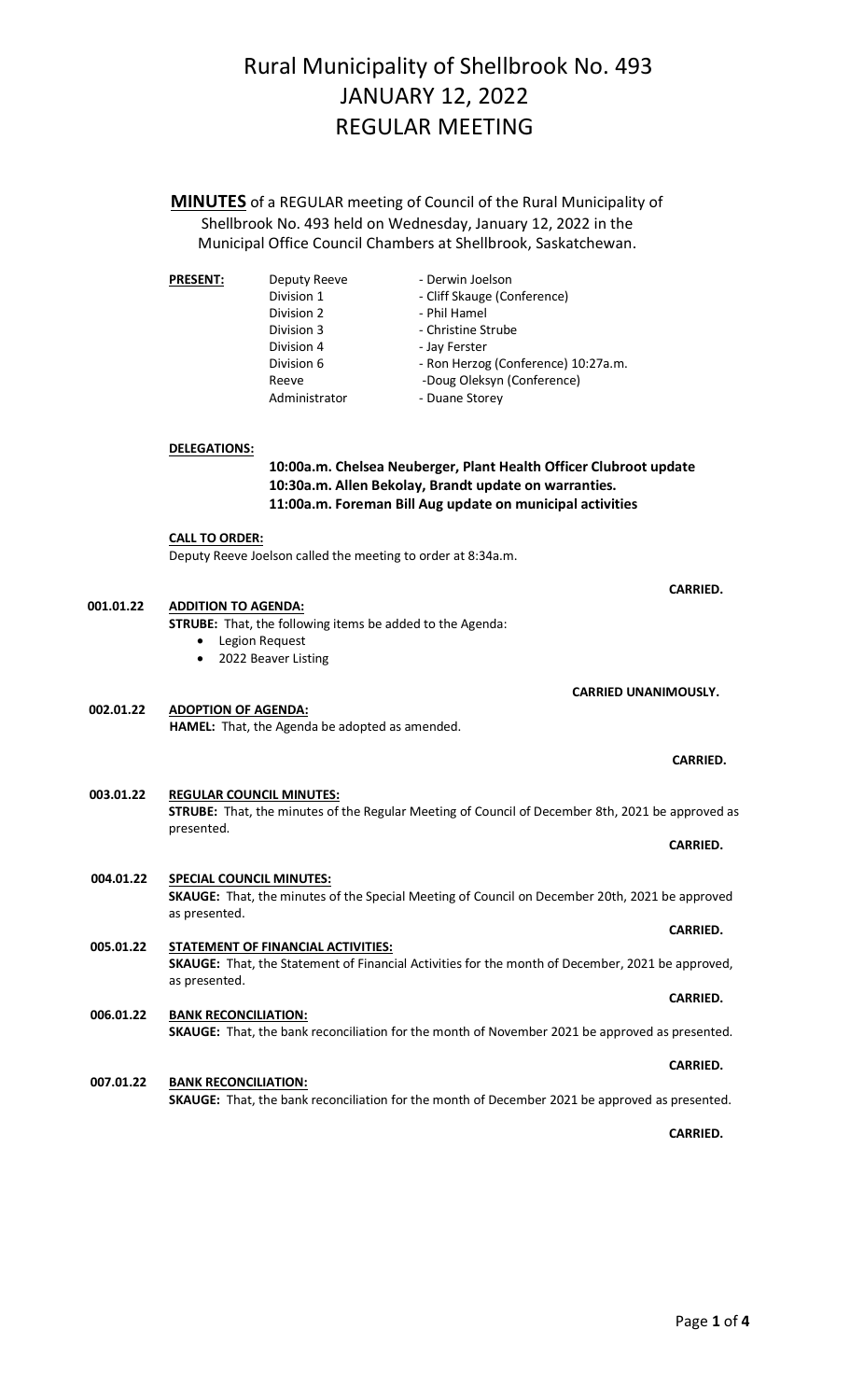Councilor Christine Strube left the Council Chambers at 9:06a.m declaring a pecuniary interest with the following agenda item.

### **008.01.22 ACCOUNTS PAYABLE:**

**FERSTER:** That, the accounts payable dated January 5th, 2022, as attached hereto and forming part of these Minutes, being regular cheque numbers 12547 to 12575 in the amount of \$151,297.70 and payroll cheque numbers 14123 to 14154 in the amount of \$47,552.67 be approved.

**CARRIED.**

Councilor Christine Strube re-entered the Council Chambers at 9:20a.m

### **009.01.22 EXTRACTION FEES:**

**STRUBE:** That, a letter be sent to HJR Asphalt LP advising that if the extractions fees are not paid in regards to the Passing Lane Project on Highway 3 by January 31, 2022, Council may exercise their option to impose a fine for extracting gravel from the municipality without a license in accordance with *Bylaw 03/2019 (9).*

**CARRIED.**

Delegation Chelsea Neuberger, Plant Health Officer SARM joined the Council meeting by teleconference at 10:15a.m. to discuss municipal clubroot inquiries.

Delegation Chelsea Neuberger, Plant Health Officer SARM left the Council meeting at 10:17a.m.

#### **010.01.22 FIRE RESCUE TRUCK:**

**SKAUGE:** That, Administrator meet with the town of Shellbrook CAO and have discussions in regards to Fire Rescue Truck and bring back more information for the February 9<sup>th</sup> 2021 regular meeting of council.

**CARRIED. CARRIED.** Delegation Allen Bekolay, Brandt Industries joined the Council meeting by teleconference at 10:31a.m. to discuss John Deere extended warranties.

Delegation Allen Bekolay, Brandt Industries left the Council meeting at 10:47a.m.

Foreman Bill Aug entered the Council Chambers at 11:15 a.m. to update Council of Municipal Operations.

### **011.01.22 GOLF COURSE EQUIPMENT REQUEST:**

**SKAUGE:** That, the request from Hidden Hills of Shellbrook Golf Course for the use of the municipalities Cat Dozer be denied.

## **012.01.22 ADMINISTRATORS REPORT:**

**STRUBE:** That, the Administrators Report for the month January, 2022 be accepted as presented.

**CARRIED. CARRIED.** 

#### **OLD BUSINESS:**

**013.01.22 SW-28-49-03-W3:**

FERSTER: That, discussions in regards to SW-28-49-03-W3 be postponed until the February 9<sup>th</sup> 2022 regular meeting of council.

 **014.01.22 INFRASTRUCTURE WISH LIST: SKAUGE**: That, Administration bring back to February 9th 2022 regular meeting of council more information on the creation and administration of Capital projects account.

**CARRIED.**

## **CARRIED.**

**CARRIED. CARRIED.**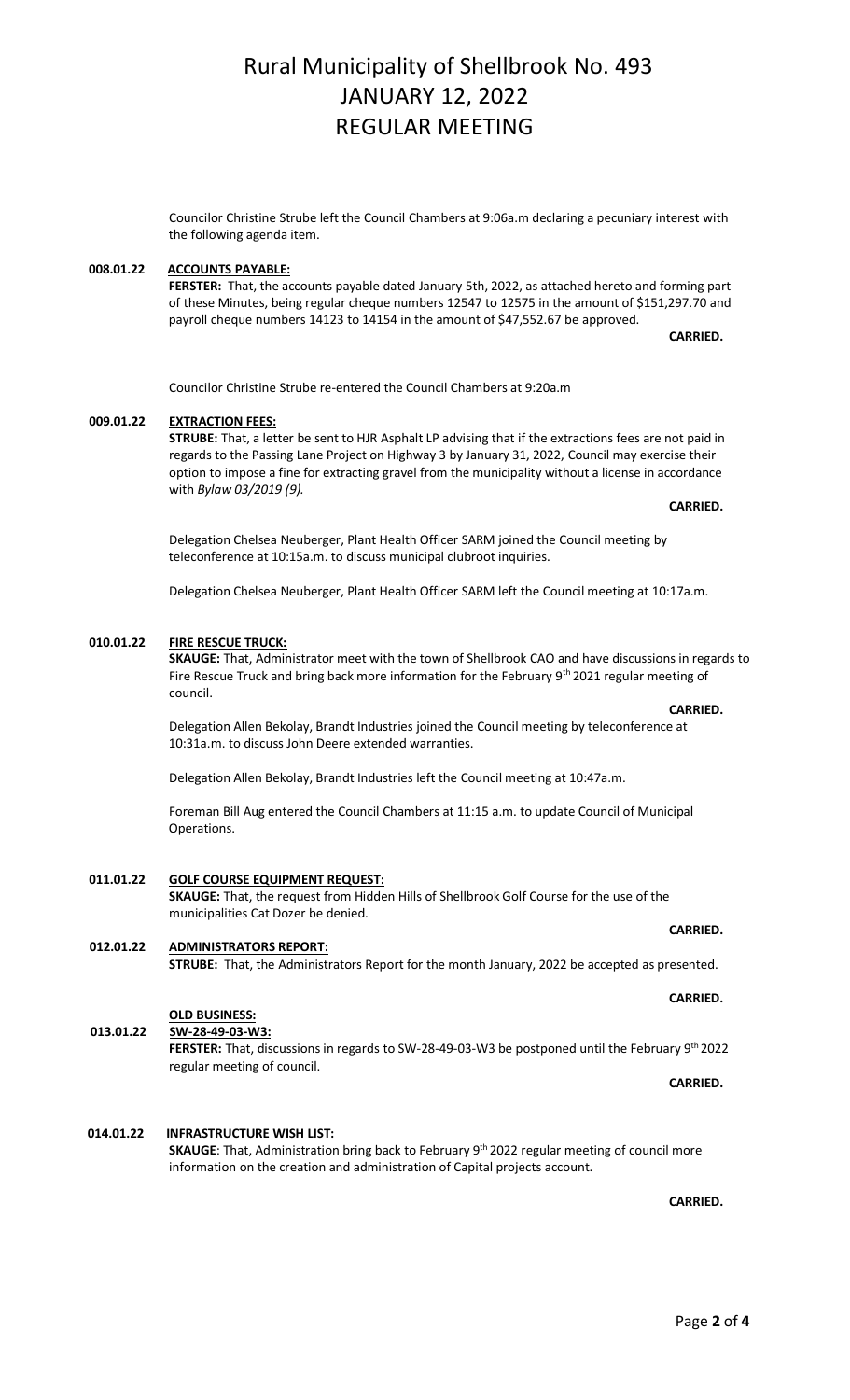#### **015.01.22 CUSTOM RATES FOR 2022.**

 **STRUBE:** That, the custom rates for 2022 be approved as follows:

| \$140.00 per hour<br>\$400.00 per 1/2 mile<br>\$200.00 per hour<br>\$50.00 per day with a \$50.00 deposit (minimum charge \$10.00)<br>\$180.00 per hour- 1- hour minimum<br>\$600.00 dig only<br>\$800.00 dig & close<br>\$375.00 per 10-yard load of crushed gravel<br>\$550.00 per 20-yard load of crushed gravel<br>CN gravel not for Sale<br>\$160.00 per hour<br>\$200.00 per hour in Municipality<br>\$250.00 per hour outside of Municipality<br>\$340.00 per 10-yard load | Backhoe -<br>а.<br>Brush work payout -<br>b.<br>Cat-<br>c.                                                                               |
|-----------------------------------------------------------------------------------------------------------------------------------------------------------------------------------------------------------------------------------------------------------------------------------------------------------------------------------------------------------------------------------------------------------------------------------------------------------------------------------|------------------------------------------------------------------------------------------------------------------------------------------|
|                                                                                                                                                                                                                                                                                                                                                                                                                                                                                   |                                                                                                                                          |
|                                                                                                                                                                                                                                                                                                                                                                                                                                                                                   |                                                                                                                                          |
|                                                                                                                                                                                                                                                                                                                                                                                                                                                                                   |                                                                                                                                          |
|                                                                                                                                                                                                                                                                                                                                                                                                                                                                                   |                                                                                                                                          |
|                                                                                                                                                                                                                                                                                                                                                                                                                                                                                   | d.<br>Gopher getter -                                                                                                                    |
|                                                                                                                                                                                                                                                                                                                                                                                                                                                                                   | Grader -<br>e.                                                                                                                           |
|                                                                                                                                                                                                                                                                                                                                                                                                                                                                                   | f.<br>Grave digging within RM                                                                                                            |
|                                                                                                                                                                                                                                                                                                                                                                                                                                                                                   |                                                                                                                                          |
|                                                                                                                                                                                                                                                                                                                                                                                                                                                                                   | Gravel delivered with RM trucks<br>g.                                                                                                    |
|                                                                                                                                                                                                                                                                                                                                                                                                                                                                                   |                                                                                                                                          |
|                                                                                                                                                                                                                                                                                                                                                                                                                                                                                   |                                                                                                                                          |
|                                                                                                                                                                                                                                                                                                                                                                                                                                                                                   | h.<br>Loader -                                                                                                                           |
|                                                                                                                                                                                                                                                                                                                                                                                                                                                                                   | i.<br>Motor Scraper                                                                                                                      |
|                                                                                                                                                                                                                                                                                                                                                                                                                                                                                   |                                                                                                                                          |
|                                                                                                                                                                                                                                                                                                                                                                                                                                                                                   | j.<br>Pit run delivered                                                                                                                  |
|                                                                                                                                                                                                                                                                                                                                                                                                                                                                                   | \$420.00 per 20-yard load                                                                                                                |
|                                                                                                                                                                                                                                                                                                                                                                                                                                                                                   | \$100.00 per Hour<br>Skid steer<br>k.                                                                                                    |
|                                                                                                                                                                                                                                                                                                                                                                                                                                                                                   | \$125.00 per hour- \$150.00 with pup<br>I.<br>Tandem gravel truck -                                                                      |
|                                                                                                                                                                                                                                                                                                                                                                                                                                                                                   | \$200.00 per hour<br>Track hoe -<br>m.                                                                                                   |
|                                                                                                                                                                                                                                                                                                                                                                                                                                                                                   | \$120.00 per hour<br>Tractor & mower -<br>n.                                                                                             |
| \$20.00 per day with a \$50.00 deposit (minimum charge of \$10.00)                                                                                                                                                                                                                                                                                                                                                                                                                | Tree Planter -<br>о.                                                                                                                     |
| \$80.00 per hour-1-hour minimum                                                                                                                                                                                                                                                                                                                                                                                                                                                   | P<br>1 ton and sander                                                                                                                    |
|                                                                                                                                                                                                                                                                                                                                                                                                                                                                                   |                                                                                                                                          |
| <b>CARRIED.</b>                                                                                                                                                                                                                                                                                                                                                                                                                                                                   |                                                                                                                                          |
|                                                                                                                                                                                                                                                                                                                                                                                                                                                                                   |                                                                                                                                          |
|                                                                                                                                                                                                                                                                                                                                                                                                                                                                                   | 016.01.22<br>SKAUGE: That, Council now recess this meeting for lunch at 12:02p.m.                                                        |
| <b>CARRIED.</b>                                                                                                                                                                                                                                                                                                                                                                                                                                                                   |                                                                                                                                          |
|                                                                                                                                                                                                                                                                                                                                                                                                                                                                                   | 017.01.22<br>FERSTER: That, Council now reconvene this meeting at 12:32p.m.                                                              |
| <b>CARRIED.</b>                                                                                                                                                                                                                                                                                                                                                                                                                                                                   |                                                                                                                                          |
|                                                                                                                                                                                                                                                                                                                                                                                                                                                                                   | Delegation Foreman Bill Aug left the meeting at 1:00p.m.                                                                                 |
|                                                                                                                                                                                                                                                                                                                                                                                                                                                                                   |                                                                                                                                          |
|                                                                                                                                                                                                                                                                                                                                                                                                                                                                                   | 018.01.22<br><b>COVID-19 PERSONNEL POLICY:</b>                                                                                           |
|                                                                                                                                                                                                                                                                                                                                                                                                                                                                                   | HAMEL: That, Rural Municipality of Shellbrook No. 493 employees be paid for 8 hours per day if                                           |
|                                                                                                                                                                                                                                                                                                                                                                                                                                                                                   | directed to stay home due to the threat of Covid-19, and that employee leave to be compliant with                                        |
|                                                                                                                                                                                                                                                                                                                                                                                                                                                                                   | Saskatchewan Health Authority guidelines.                                                                                                |
| <b>CARRIED.</b>                                                                                                                                                                                                                                                                                                                                                                                                                                                                   |                                                                                                                                          |
|                                                                                                                                                                                                                                                                                                                                                                                                                                                                                   | 019.01.22<br>SE-19-49-01-W3 PROPOSAL:                                                                                                    |
|                                                                                                                                                                                                                                                                                                                                                                                                                                                                                   | SKAUGE: That, Administration write a letter to Community Planning, Ministry of Government Relations                                      |
|                                                                                                                                                                                                                                                                                                                                                                                                                                                                                   | requesting that the municipality be given an extension to Community Planning's January 14 <sup>th</sup> , 2022                           |
|                                                                                                                                                                                                                                                                                                                                                                                                                                                                                   | deadline, to allow the municipality to explore options to remedy the subdivision proposal on SE-19-49-                                   |
|                                                                                                                                                                                                                                                                                                                                                                                                                                                                                   | $11-W3.$                                                                                                                                 |
| <b>CARRIED.</b>                                                                                                                                                                                                                                                                                                                                                                                                                                                                   |                                                                                                                                          |
|                                                                                                                                                                                                                                                                                                                                                                                                                                                                                   | <b>NEW BUSINESS:</b>                                                                                                                     |
|                                                                                                                                                                                                                                                                                                                                                                                                                                                                                   | 020.01.22<br><b>SARM PROPERTY SELF INSURANCE PROGRAM RENEW 2022:</b>                                                                     |
|                                                                                                                                                                                                                                                                                                                                                                                                                                                                                   | SKAUGE: That, the SARM Property Self-Insurance Schedule in the amount of \$10,346.10 be renewed                                          |
|                                                                                                                                                                                                                                                                                                                                                                                                                                                                                   | for 2022.                                                                                                                                |
| <b>CARRIED.</b>                                                                                                                                                                                                                                                                                                                                                                                                                                                                   |                                                                                                                                          |
|                                                                                                                                                                                                                                                                                                                                                                                                                                                                                   | 021.01.22<br><b>SARM MEMBERSHIP FEE 2022:</b><br>SKAUGE: That, the SARM Membership Fees in the amount of \$3319.93 be approved for 2022. |
|                                                                                                                                                                                                                                                                                                                                                                                                                                                                                   |                                                                                                                                          |
|                                                                                                                                                                                                                                                                                                                                                                                                                                                                                   |                                                                                                                                          |
|                                                                                                                                                                                                                                                                                                                                                                                                                                                                                   |                                                                                                                                          |
|                                                                                                                                                                                                                                                                                                                                                                                                                                                                                   |                                                                                                                                          |
|                                                                                                                                                                                                                                                                                                                                                                                                                                                                                   |                                                                                                                                          |
|                                                                                                                                                                                                                                                                                                                                                                                                                                                                                   |                                                                                                                                          |
|                                                                                                                                                                                                                                                                                                                                                                                                                                                                                   |                                                                                                                                          |
|                                                                                                                                                                                                                                                                                                                                                                                                                                                                                   |                                                                                                                                          |
|                                                                                                                                                                                                                                                                                                                                                                                                                                                                                   |                                                                                                                                          |
|                                                                                                                                                                                                                                                                                                                                                                                                                                                                                   |                                                                                                                                          |
|                                                                                                                                                                                                                                                                                                                                                                                                                                                                                   |                                                                                                                                          |
|                                                                                                                                                                                                                                                                                                                                                                                                                                                                                   |                                                                                                                                          |
|                                                                                                                                                                                                                                                                                                                                                                                                                                                                                   |                                                                                                                                          |
|                                                                                                                                                                                                                                                                                                                                                                                                                                                                                   |                                                                                                                                          |
|                                                                                                                                                                                                                                                                                                                                                                                                                                                                                   |                                                                                                                                          |
|                                                                                                                                                                                                                                                                                                                                                                                                                                                                                   |                                                                                                                                          |
|                                                                                                                                                                                                                                                                                                                                                                                                                                                                                   |                                                                                                                                          |
|                                                                                                                                                                                                                                                                                                                                                                                                                                                                                   |                                                                                                                                          |
|                                                                                                                                                                                                                                                                                                                                                                                                                                                                                   |                                                                                                                                          |
|                                                                                                                                                                                                                                                                                                                                                                                                                                                                                   |                                                                                                                                          |
|                                                                                                                                                                                                                                                                                                                                                                                                                                                                                   |                                                                                                                                          |
|                                                                                                                                                                                                                                                                                                                                                                                                                                                                                   |                                                                                                                                          |
|                                                                                                                                                                                                                                                                                                                                                                                                                                                                                   |                                                                                                                                          |
|                                                                                                                                                                                                                                                                                                                                                                                                                                                                                   |                                                                                                                                          |
|                                                                                                                                                                                                                                                                                                                                                                                                                                                                                   |                                                                                                                                          |
|                                                                                                                                                                                                                                                                                                                                                                                                                                                                                   |                                                                                                                                          |
|                                                                                                                                                                                                                                                                                                                                                                                                                                                                                   |                                                                                                                                          |
|                                                                                                                                                                                                                                                                                                                                                                                                                                                                                   |                                                                                                                                          |
|                                                                                                                                                                                                                                                                                                                                                                                                                                                                                   |                                                                                                                                          |
|                                                                                                                                                                                                                                                                                                                                                                                                                                                                                   |                                                                                                                                          |
|                                                                                                                                                                                                                                                                                                                                                                                                                                                                                   |                                                                                                                                          |
|                                                                                                                                                                                                                                                                                                                                                                                                                                                                                   |                                                                                                                                          |
|                                                                                                                                                                                                                                                                                                                                                                                                                                                                                   |                                                                                                                                          |
|                                                                                                                                                                                                                                                                                                                                                                                                                                                                                   |                                                                                                                                          |
|                                                                                                                                                                                                                                                                                                                                                                                                                                                                                   |                                                                                                                                          |
|                                                                                                                                                                                                                                                                                                                                                                                                                                                                                   |                                                                                                                                          |
|                                                                                                                                                                                                                                                                                                                                                                                                                                                                                   |                                                                                                                                          |
|                                                                                                                                                                                                                                                                                                                                                                                                                                                                                   |                                                                                                                                          |
|                                                                                                                                                                                                                                                                                                                                                                                                                                                                                   |                                                                                                                                          |
|                                                                                                                                                                                                                                                                                                                                                                                                                                                                                   |                                                                                                                                          |
|                                                                                                                                                                                                                                                                                                                                                                                                                                                                                   |                                                                                                                                          |
|                                                                                                                                                                                                                                                                                                                                                                                                                                                                                   |                                                                                                                                          |
|                                                                                                                                                                                                                                                                                                                                                                                                                                                                                   |                                                                                                                                          |
|                                                                                                                                                                                                                                                                                                                                                                                                                                                                                   |                                                                                                                                          |
|                                                                                                                                                                                                                                                                                                                                                                                                                                                                                   |                                                                                                                                          |
|                                                                                                                                                                                                                                                                                                                                                                                                                                                                                   |                                                                                                                                          |
|                                                                                                                                                                                                                                                                                                                                                                                                                                                                                   |                                                                                                                                          |
|                                                                                                                                                                                                                                                                                                                                                                                                                                                                                   |                                                                                                                                          |
|                                                                                                                                                                                                                                                                                                                                                                                                                                                                                   |                                                                                                                                          |
|                                                                                                                                                                                                                                                                                                                                                                                                                                                                                   |                                                                                                                                          |
|                                                                                                                                                                                                                                                                                                                                                                                                                                                                                   |                                                                                                                                          |
|                                                                                                                                                                                                                                                                                                                                                                                                                                                                                   |                                                                                                                                          |
|                                                                                                                                                                                                                                                                                                                                                                                                                                                                                   |                                                                                                                                          |
|                                                                                                                                                                                                                                                                                                                                                                                                                                                                                   |                                                                                                                                          |
|                                                                                                                                                                                                                                                                                                                                                                                                                                                                                   |                                                                                                                                          |
|                                                                                                                                                                                                                                                                                                                                                                                                                                                                                   |                                                                                                                                          |
|                                                                                                                                                                                                                                                                                                                                                                                                                                                                                   |                                                                                                                                          |
|                                                                                                                                                                                                                                                                                                                                                                                                                                                                                   |                                                                                                                                          |
|                                                                                                                                                                                                                                                                                                                                                                                                                                                                                   |                                                                                                                                          |
|                                                                                                                                                                                                                                                                                                                                                                                                                                                                                   |                                                                                                                                          |
|                                                                                                                                                                                                                                                                                                                                                                                                                                                                                   |                                                                                                                                          |
|                                                                                                                                                                                                                                                                                                                                                                                                                                                                                   |                                                                                                                                          |
|                                                                                                                                                                                                                                                                                                                                                                                                                                                                                   |                                                                                                                                          |
|                                                                                                                                                                                                                                                                                                                                                                                                                                                                                   |                                                                                                                                          |
|                                                                                                                                                                                                                                                                                                                                                                                                                                                                                   |                                                                                                                                          |
|                                                                                                                                                                                                                                                                                                                                                                                                                                                                                   |                                                                                                                                          |
|                                                                                                                                                                                                                                                                                                                                                                                                                                                                                   |                                                                                                                                          |
|                                                                                                                                                                                                                                                                                                                                                                                                                                                                                   |                                                                                                                                          |
|                                                                                                                                                                                                                                                                                                                                                                                                                                                                                   |                                                                                                                                          |
|                                                                                                                                                                                                                                                                                                                                                                                                                                                                                   |                                                                                                                                          |
|                                                                                                                                                                                                                                                                                                                                                                                                                                                                                   |                                                                                                                                          |
|                                                                                                                                                                                                                                                                                                                                                                                                                                                                                   |                                                                                                                                          |
|                                                                                                                                                                                                                                                                                                                                                                                                                                                                                   |                                                                                                                                          |
|                                                                                                                                                                                                                                                                                                                                                                                                                                                                                   |                                                                                                                                          |
|                                                                                                                                                                                                                                                                                                                                                                                                                                                                                   |                                                                                                                                          |
|                                                                                                                                                                                                                                                                                                                                                                                                                                                                                   |                                                                                                                                          |
|                                                                                                                                                                                                                                                                                                                                                                                                                                                                                   |                                                                                                                                          |
|                                                                                                                                                                                                                                                                                                                                                                                                                                                                                   |                                                                                                                                          |
|                                                                                                                                                                                                                                                                                                                                                                                                                                                                                   |                                                                                                                                          |
|                                                                                                                                                                                                                                                                                                                                                                                                                                                                                   |                                                                                                                                          |
|                                                                                                                                                                                                                                                                                                                                                                                                                                                                                   |                                                                                                                                          |
|                                                                                                                                                                                                                                                                                                                                                                                                                                                                                   |                                                                                                                                          |
|                                                                                                                                                                                                                                                                                                                                                                                                                                                                                   |                                                                                                                                          |
|                                                                                                                                                                                                                                                                                                                                                                                                                                                                                   |                                                                                                                                          |
|                                                                                                                                                                                                                                                                                                                                                                                                                                                                                   |                                                                                                                                          |
|                                                                                                                                                                                                                                                                                                                                                                                                                                                                                   |                                                                                                                                          |
|                                                                                                                                                                                                                                                                                                                                                                                                                                                                                   |                                                                                                                                          |
|                                                                                                                                                                                                                                                                                                                                                                                                                                                                                   |                                                                                                                                          |
|                                                                                                                                                                                                                                                                                                                                                                                                                                                                                   |                                                                                                                                          |
|                                                                                                                                                                                                                                                                                                                                                                                                                                                                                   |                                                                                                                                          |
|                                                                                                                                                                                                                                                                                                                                                                                                                                                                                   |                                                                                                                                          |
|                                                                                                                                                                                                                                                                                                                                                                                                                                                                                   |                                                                                                                                          |
|                                                                                                                                                                                                                                                                                                                                                                                                                                                                                   |                                                                                                                                          |
|                                                                                                                                                                                                                                                                                                                                                                                                                                                                                   |                                                                                                                                          |
|                                                                                                                                                                                                                                                                                                                                                                                                                                                                                   |                                                                                                                                          |
|                                                                                                                                                                                                                                                                                                                                                                                                                                                                                   |                                                                                                                                          |
|                                                                                                                                                                                                                                                                                                                                                                                                                                                                                   |                                                                                                                                          |

#### **022.01.22 COUNCIL 2022 RENUMERATION AND MILEAGE RATES: HAMEL:** That, the 2022 Council Renumeration and Mileage rates be approved as follows: **1.** Per Diem Mileage \$0.70 per KM.<br>**2.** Per Diem Council Meetings \$250.00 for Re \$250.00 for Regular Meeting and \$30.00 per

Hour for Special Meetings and<br>\$30.00 per hour. **3.** Per Diem Committee Meetings **CARRIED.**

**CARRIED.**